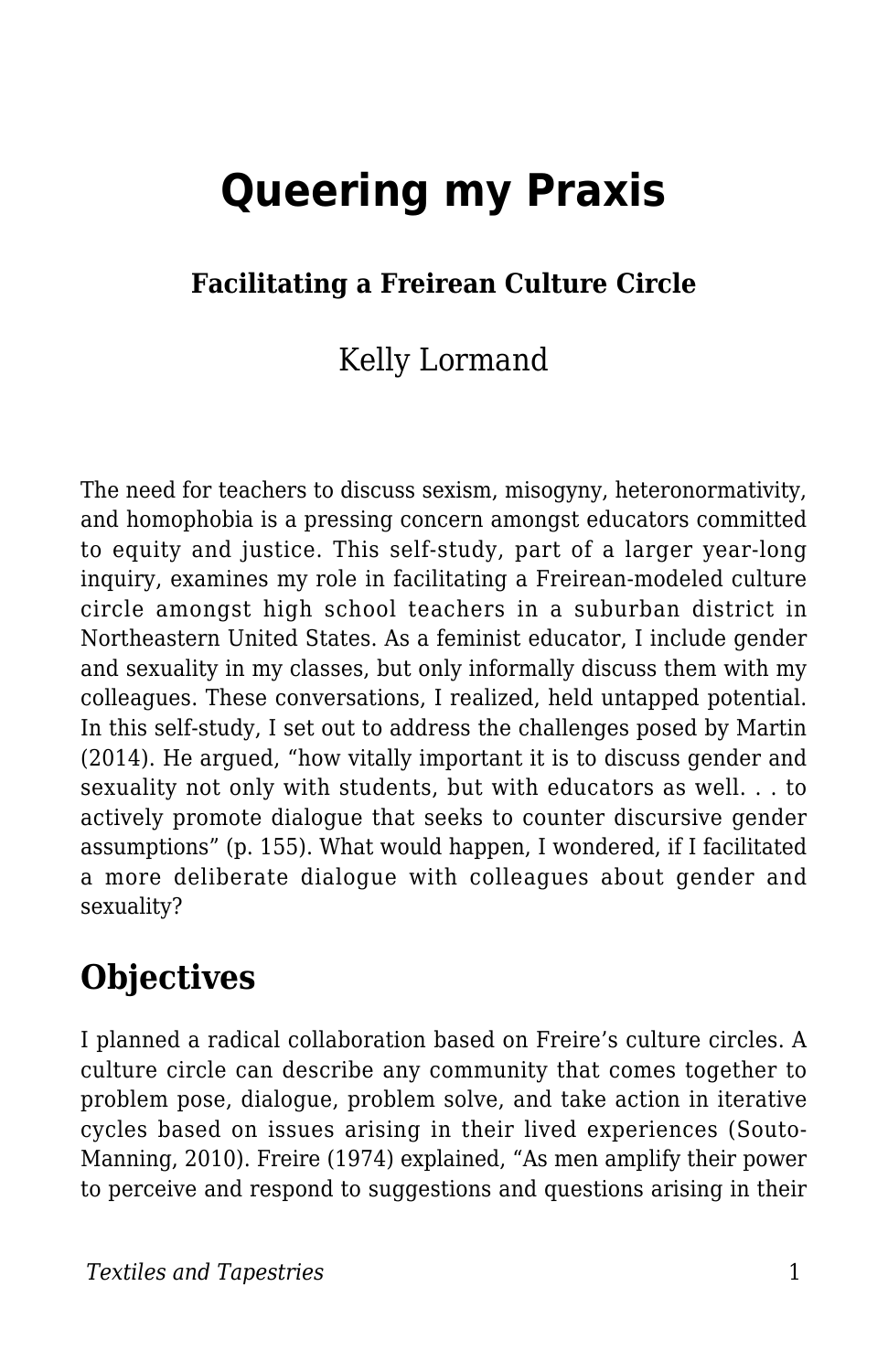context, and increase their capacity to enter into dialogue not only with other men but with their world, they become 'transitive'" (p. 14). Freire's vision of transitive refers to becoming critically conscious of oppression and more active in the dismantling of that oppression. The concept and practice of dialogic circles may help us become transitive rather than passive by critically examining together how and when and in what ways we disrupt sexism, misogyny, heteronormativity, and homophobia in our classrooms and our school community. This self-study focuses on two dimensions of my experience:

- How does participating in a culture circle influence my approach to gender and sexuality in praxis?
- How does queer theory influence my perception of what it means to lead and facilitate a culture circle on gender and sexuality?

### **Queer Theory and my Positionality**

Feminist theory, queer theory, and self-study share several commitments: critical self-reflection, interactive collaboration, questioning rather than answer finding, and anti-oppressive praxis (hooks, 1994; Kumashiro, 2001; LaBoskey, 2007; Loughran, 2007; Luke & Gore, 1992, Shlasko, 2005; Taylor & Coia, 2014). Several practitioners within the self-study community have called for a more deliberate inclusion of diverse perspectives and attention to matters of social justice (Taylor & Coia, 2014; Tidwell & Fitzgerald, 2006). As such, queer theory as a framework requires deliberate focus on the margins.

Butler's (1990) understanding of gender as performative and relational, is nonconforming and deliberately transgressive (Pennell,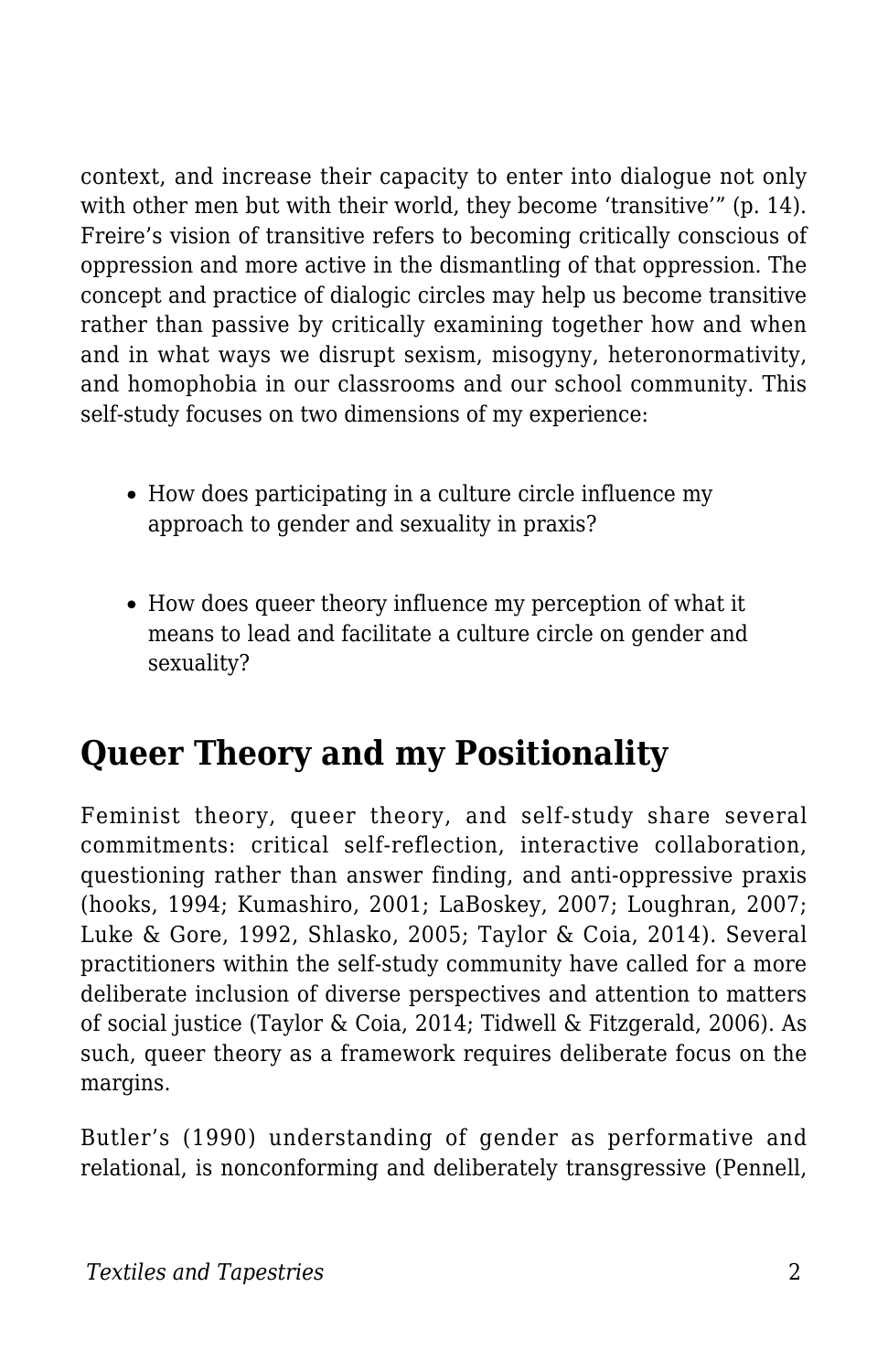2016). As Kitchen (2014) describes, "queer theory offers a *bent,* rather than *straight,* perspective on people, texts, and contexts" (p. 128). A bent perspective connotes complexity and nonconformity, disrupting my view as facilitator and encouraging me to reframe problems into action.

I identify as a cisgender, heterosexual woman, as well as a feminist educator, an ally, an activist, a questioner, a transcendentalist, and a nonconformist. I do not subscribe to the notion that identity is fixed nor the view of gender or sexuality as binary (Butler, 1990). As an educator who is deeply committed to ally work, I (attempt to) employ queer theory as a way to disrupt my notions of limits and boundaries, my perception of truth, and my reading of the world from a straight lens (Britzman, 1998). I have been drawn to queer theory for its commitment to questioning and disrupting norms, as well as its allowance for multiple truths to co-exist even when seemingly contradictory.

Queer theory emphasizes queer as an action (Britzman, 1998; Ruffolo, 2007; Shlasko, 2005). Ruffolo (2007) argued, "straight teachers can become *queerly intelligible* by *giving an account of queer*" (p. 256). This is not to say that teachers whose identification is straight can take on a queer positionality but they can queer their perspective of what it means to be straight, to see straight, to read straight (Britzman, 1998)—at least momentarily. Ruffolo (2007) explained, "queer theory provides an analytical lens that can create spaces to appreciate the unfixed, unstable, mobile, and fluid identification of subjects—a necessity for projects that envision difference as a foundation for equity" (p. 257). Queer theory provides the lens to continually disrupt traditionally heteronormative spaces, including schools, classrooms, and teacher collaborations. Furthermore, Martin and Kitchen (2019) argued, "LGBTQ educators must be accompanied by equally visible and active allies in the process of *queering* education and teacher education (Goldstein et al., 2007; Zacko-Smith & Smith, 2010)" (p. 5). Thus, I feel compelled to challenge my views of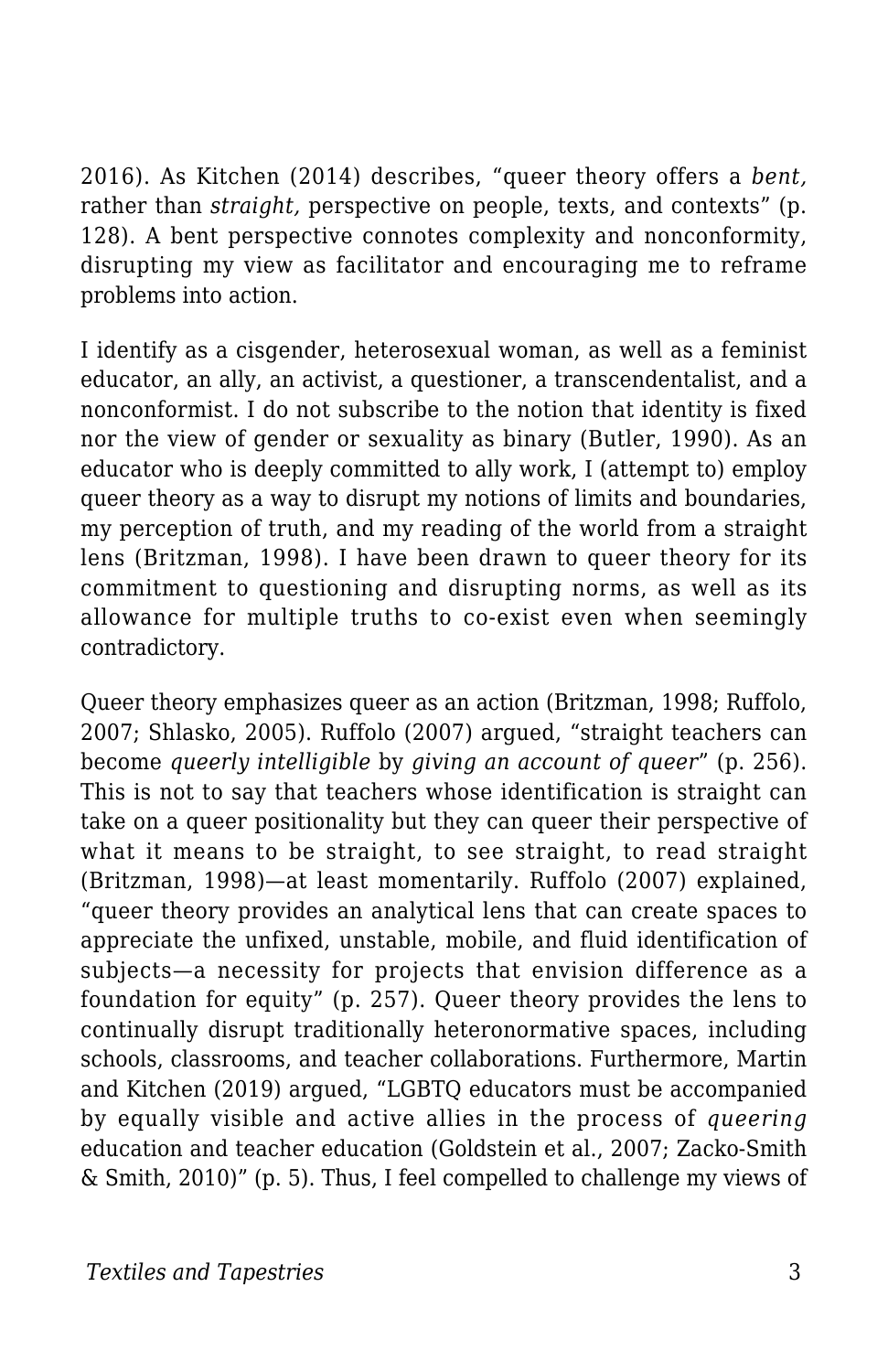heteronormativity, my privileges from identifying as heterosexual, and my visibility as an ally and activist with the LGBTQ+ community.

### **Context and Methods**

Our school district, situated in an affluent suburb of New York City, requires faculty members to participate in two professional learning communities (PLCs) each year to fulfill professional development responsibilities. Most commonly, small groups meet with their content and grade-level teams to write curricula or address content-specific issues. But, as one colleague and participant in our culture circle noted, "We were never even provided with any real expectations of what a PLC was supposed to be or look like" (meeting notes, 7 October 2019).

While for some, the lack of direction was a frustration, I saw it as an opportunity to disrupt norms. While revisiting Freire (1970/2004; 1974) and discovering Souto-Manning's (2010) enactment of culture circles with groups of teachers, I realized that a PLC provides the basic structure for a culture circle to form: a) community with shared values and concerns and b) dialogue (Cochran-Smith & Lytle, 2009; Freire, 1970/2004; Souto-Manning, 2010).

Souto-Manning (2010) explained the role of dialogue in a culture circle: "to bring multiple perspectives to an issue, to empower participants, and to break down the monological parameters of what they should be and how they should live their lives. It is a complex process, yet a powerful one" (p. 40).

Our culture circle is made up of fifteen teachers across three disciplines: nine English teachers, four history teachers, and two special education teachers. Thirteen members identify as female; two identify as male; one identifies as LGBTQ. Members of the group either responded to my email request sent to the entire faculty or were invited by another participant. At our first meeting, we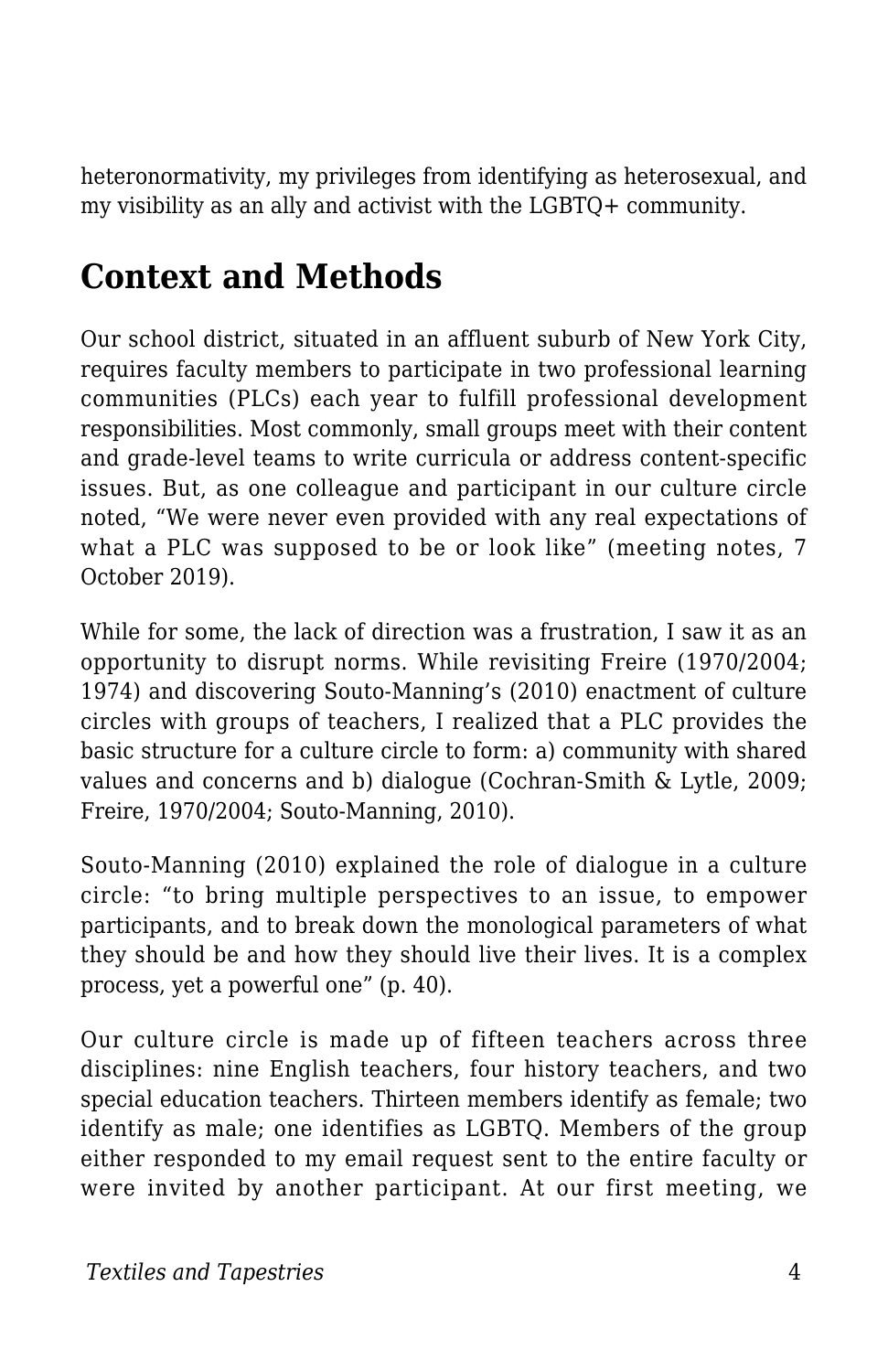negotiated norms, expectations, and goals. We agreed to meet one to two times per month after school to dialogue about feminism, sexism, misogyny, heteronormativity, homophobia in relation to our experiences as educators. I used audio-recording and transcribed our collaborations. The idea of negotiating norms together was a deliberate choice to challenge notions of traditional leadership. Beyond our meetings we continued to collaborate and further negotiate our expectations through email, Google Classroom, passing in the hallways, and over coffee and lunch breaks. (Bohny et al., 2016; Coia & Taylor, 2009; Cook, 1992). We used a Google Classroom site and co-constructed Google docs to share and co-develop ideas, dilemmas, questions, and plans. I used these items as data sources to supplement my main data source: a researcher's journal where I examined my participation in the group, my role as a facilitator of the circle, and my praxis as an English educator. Following most meetings, I wrote for 15 – 45 minutes documenting and reflecting on questions, concerns, ideas, and critical incidents. I wrote additional entries several times to capture my thinking and my feelings about our collaboration.

LaBoskey (2007) outlined standards for rigor in self-study: go beyond self-reflection into action, challenge assumptions with a group of critical friends, and make reflective work a transformative and public part of praxis. Self-study promotes transformative practice and action (Loughran, 2007). To transform talk to practice, I began analysis immediately (Merriam & Tisdell, 2016). Using the constant comparative method (Glaser & Strauss, 1967; Merriam & Tisdell, 2016) and Shlasko's (2005) description of queer pedagogy, I coded for themes. Using queer theory as a lens, I focused on norms, boundaries, limits, and binaries. As Hamilton and Pinnegar (2014) note, "dialogue becomes a crucible in which knowledge is shaped, becomes linked to evidence and gains authority" (p. 49). I offered my journal and analyses to members of our culture circle to gather their insights. In sharing, my colleagues pushed me to examine from different angles (LaBoskey, 2007, Loughran & Northfield, 1998; Wilkes, 1998).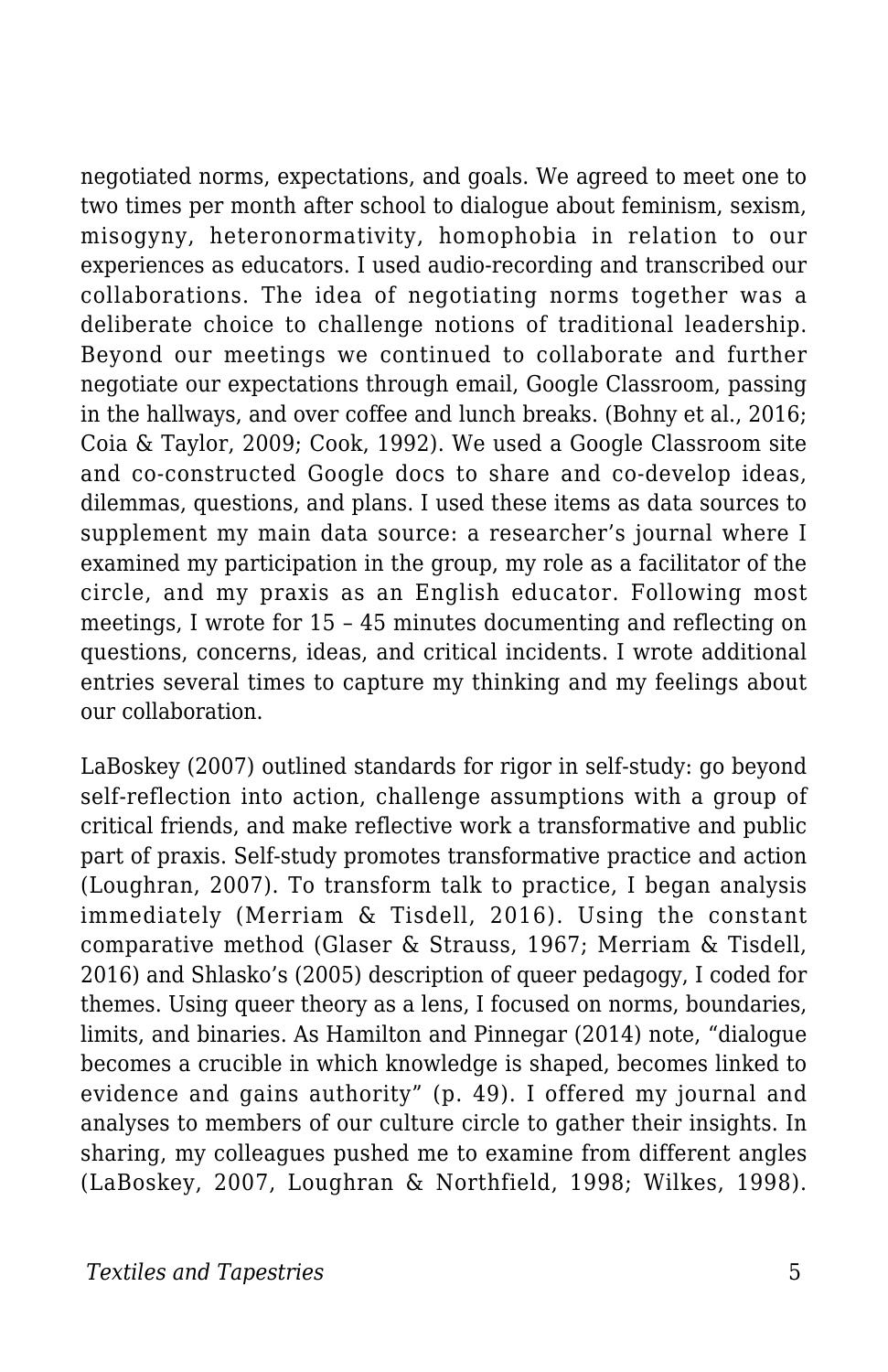Additionally, I invited my colleagues to reflect on our discussions and share them with me (Freidus, 2002; LaBoskey, 2007).

### **Outcomes**

I note three findings related to how our culture circle influenced my praxis and how queer theory challenged my notions of leadership and facilitation: a) a renewed commitment to directly and purposefully address heteronormativity and homophobia in planned lessons; b) the uncertainty and discomfort of negotiating leadership and power with peers; and c) the importance of supportive collaboration in ally and activist work. These feelings are not distinct but intersecting and overlapping.

#### *Deliberately Disrupting Homophobia in Praxis*

Being part of this culture circle spurred me to reflect on how I have been addressing issues of heteronormativity and homophobia in my classroom. While I have made it a habit to call out derogatory language students use, I realized that I could push my curricula choices further in planning to address homophobia proactively rather than reactively. In several meetings we discussed the power of language and began to discuss how our curricula could more explicitly engage students in critically reflecting on their own language choices.

The special education co-teacher for my 10th grade American literature classes, Alex1, is also a member of our culture circle. In reflecting with Alex, we discussed pedagogical approaches to teaching Sherman Alexie's (2007) *The Absolutely True Diary of a Part-Time Indian*. In particular, we examined how to take a more direct and deliberate approach to address the homophobic remarks in the book. According to Lin (2014), *The Absolutely True Diary of a Part-Time Indian* "provides ample opportunities to work as queer*ing* literature" (p. 48) despite the fact that the novel has no openly queer characters.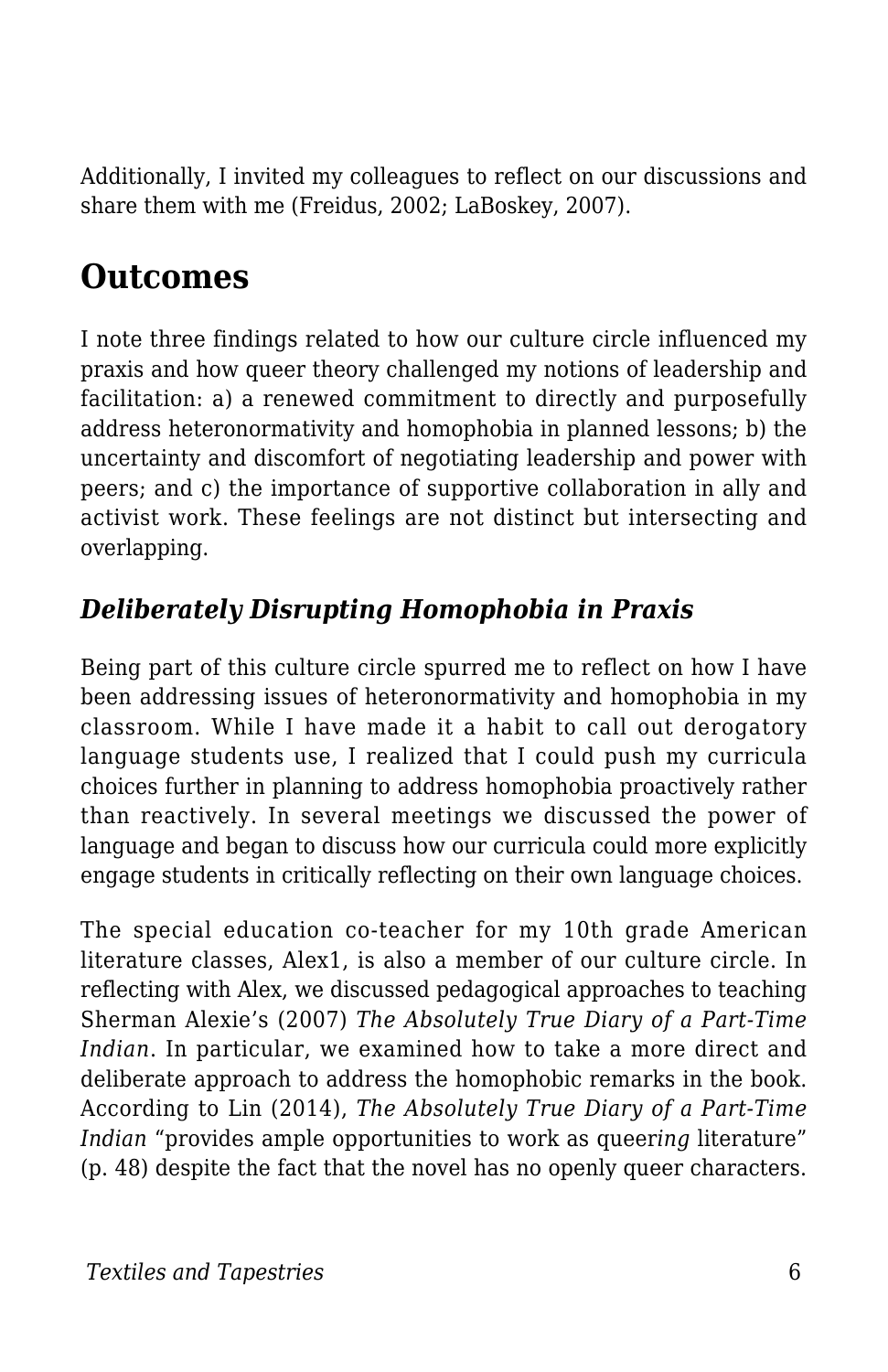The main character, Junior a 14-year-old heterosexual male, his two best friends, and one adult all casually use derogatory terms to accuse heterosexual identifying males of showing emotions, declaring friendship, and being sensitive. In the following excerpt, Junior interacts with his best friend, Rowdy's father, who Junior knows verbally and physically abuses his son:

Rowdy's dad took the cartoon and stared at it for a while. Then he smirked. 'You're kind of gay, aren't you?' he asked.

Yeah, that was the guy who was raising Rowdy. Jesus, no wonder my best friend was always so angry.

'Can you just give it to him?' I asked.

'Yeah, I'll give it to him. Even if it's a little gay."

I wanted to cuss at him. I wanted to tell him that I thought I was being courageous, and that I was trying to fix my broken friendship with Rowdy, and if that I missed him, and if that was gay, then okay, I was the gayest dude in the world. But I didn't say any of that" (Alexie, 2007, p. 103).

In the past, I have acknowledged the homophobia in class discussion but usually tangentially and without a plan. I have never made homophobia the focal point around which I designed the lesson.

In queering my practice with this culture circle, I realized that I could—and should—be doing more. Ruffolo (2007) explained, "Straight teachers can give an account of queer through understanding how they are constituted as intelligible subjects that reproduce normative ideologies that privilege some and subordinate others" (p. 260). Unexamined, the homophobic remarks could be understood as mean but normal and the idea that Junior's masculinity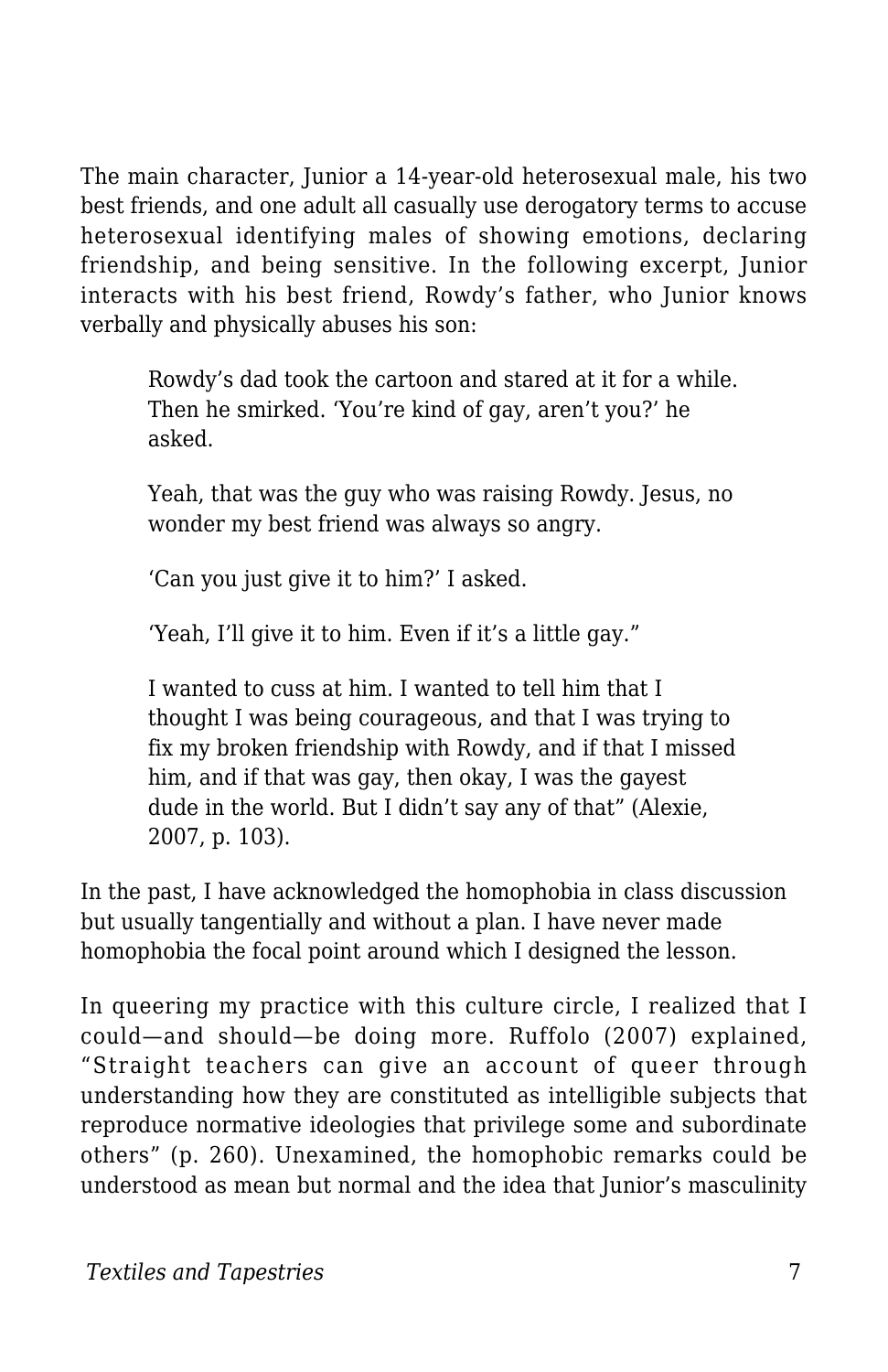is inadequate because he is sensitive would likely be reinforced (Kumashiro, 2008). In the passage, Junior recognizes that Rowdy's father's behavior is anger-filled and that the anger is passed to his son. Junior gently pushes against traditional forms of masculinity by expressing friendship and considering the ways in which he could respond to an adult's homophobia. In reflection, I wondered: "How can I make this lesson safe for LGBTQ+ students and all students? How can I challenge [students'] notions of homophobia and masculinity?" (9 October 2019). In thinking about LGBTQ+ identifying students, I shifted my heteronormative gaze. Usually, my concern is challenging straight identifying students who I anticipate will hold internalized homophobia. In reflection with our culture circle, my priorities now focus on queer and gender nonconforming students in the classroom who may feel exposed or unsafe in a classroom discussion about homophobia.

Ready to disrupt our lesson, Alex and I co-created a PowerPoint presentation and accompanying handout that defined heteronormativity and homophobia. We decided that it was important to identify the father character as homophobic from the outset (rather than letting students arrive at this idea). In class, we began with definitions and expectations. I pointed out the Pride flag hanging in our room and reminded students that I identify as an ally committed to making our classroom a safe space. In discussing the term heteronormative, I gave the example that people often (wrongly) assume everyone in the room is heterosexual. We listened to the audio recording of Alexie reading this chapter. Next, we had students journal in response to the following questions: What was hearing this scene like for you? How did you feel when you heard Rowdy's dad use the word "gay" to insult Junior? Journaling is one pedagogical approach to engaging students with a topic that maintains their privacy, minimizes their risks, and lessens the pressure of LGBTQ+ students to reveal their identities (Kavanagh, 2016). By asking them to turn inward, Alex explained, "Instead of us telling them how to feel . . . we [asked] them to look inward and notice their feelings. We put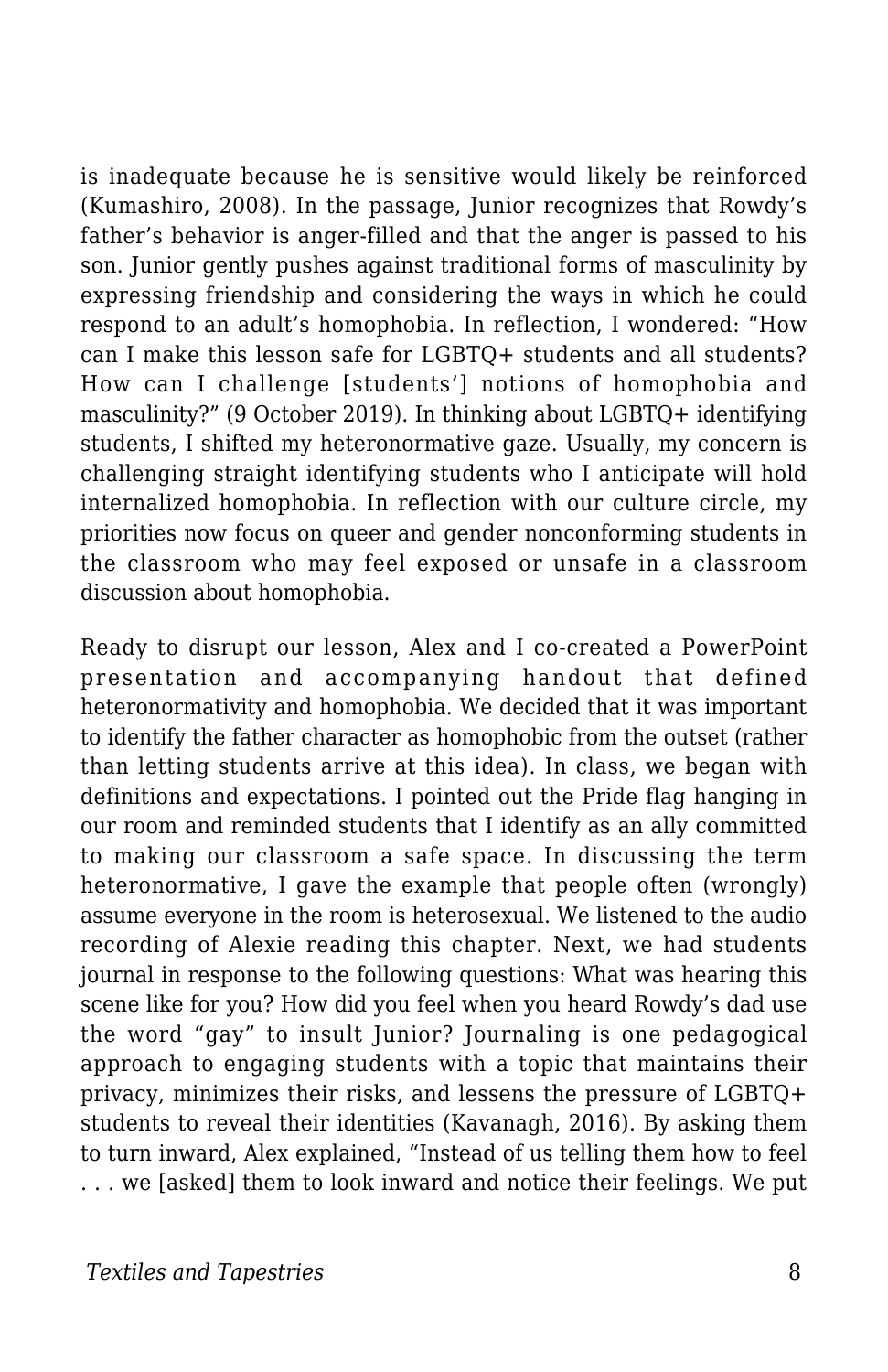our judgment on Rowdy's dad and not on them as students" (Google doc, 28 January 2020). On their handout, students identified the actions and emotions Rowdy's father is referring to when he calls Junior "a little bit gay" (103). Then, we looked closely at Junior's interior response. I asked students, how does Junior accept or reject Rowdy's dad's idea of masculinity? And finally, I encouraged students to consider Sherman Alexie's point in including this scene.

The lesson was not perfect but it was a better version of the discussion of homophobia in this book than I have had in the past, which bolstered my resolve for altering future lessons in similar ways. In the past, many students dismissed the homophobia in this text as common teenage boy behavior: maybe it's not "okay" but it is, in their view, "normal." In engaging students in reflection and grappling closely with homophobic language, we began to disrupt and question the normalized homophobia that often goes unchecked and unexamined. Two weeks after this lesson, a student came out in a separate journal assignment about facing a challenge.

She discussed the fears she felt initially coming out to her friends, overcoming internalized homophobia, and finding acceptance from her friends.

#### *Struggling to Negotiate Power and Leadership*

In addition to pushing my praxis, the culture circle challenged how I sought to decenter my position as "leader." As a feminist, and in spirit with Freire's (1970/2004) culture circles, I wanted our group to share leadership as much as possible starting with negotiation of our norms, goals, and topics (Boomer, et al., 1992; Coia & Taylor, 2013).

Referencing Bohny et al. (2016), I anticipated negotiating the curriculum would be a messy but effective democratic practice (Boomer et al., 1992). Negotiating aligned with Freire's (1970/2004) liberatory pedagogy where all involved are "critical co-investigators in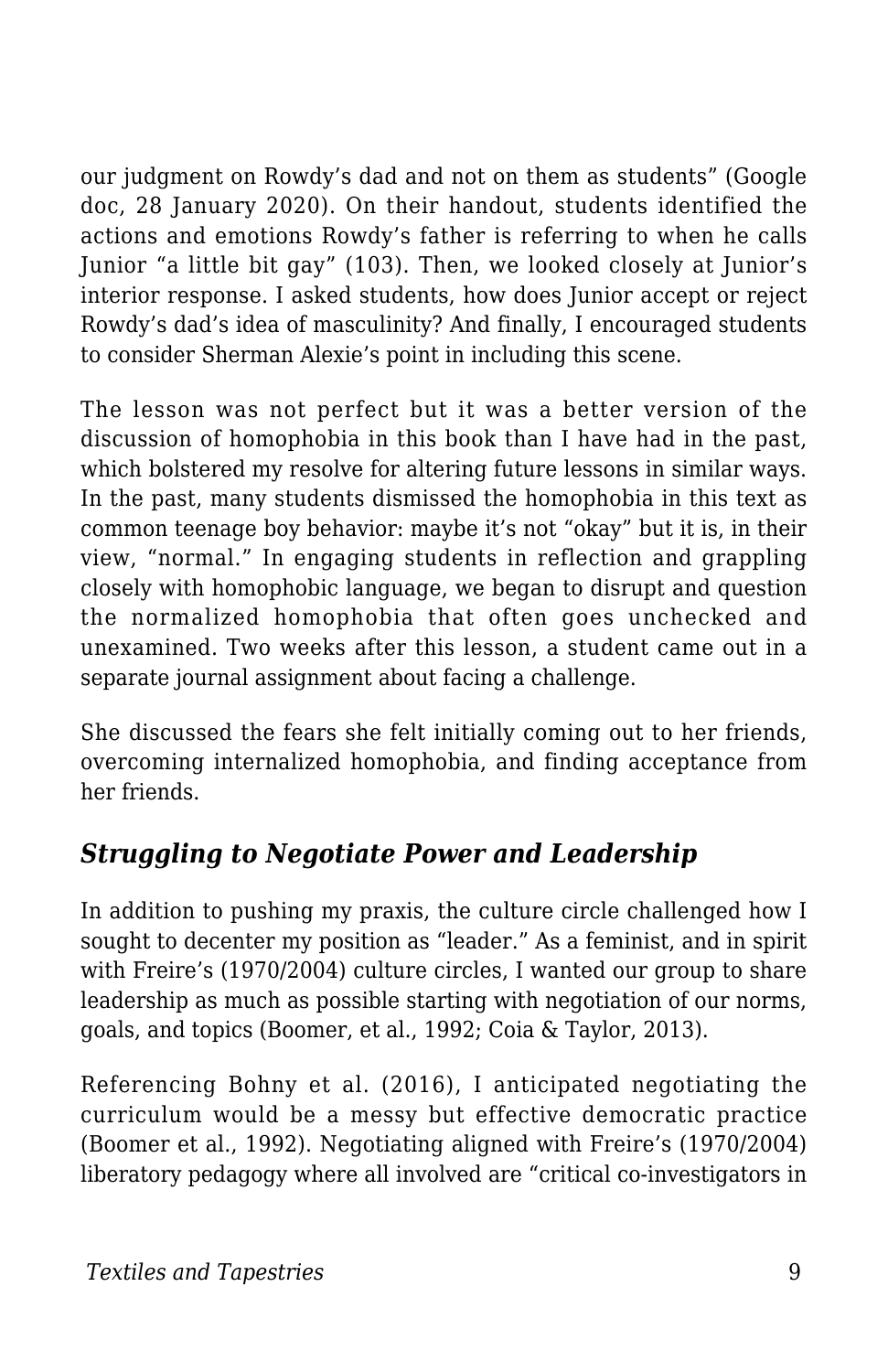dialogue with the teacher" (p. 81). However, some of the group members were content to let me lead discussions, make topic choices, set the plan, select readings, and schedule our meetings.

Notably, two aspects of my positionality influenced this perspective: 1) my position as the person who initiated our group's formation, and 2) my position as a doctoral candidate researching and studying themes of gender and sexuality. A common theme in my journaling revolved around my tensions in navigating and negotiating the leadership of our group. In my reflection after our first meeting, I wrote:

I did a fair amount of leading today but in the first session that seemed almost unavoidable. Alex told me afterwards that I seemed smart and professional. Is that what I'm going for? I do not want to come across as an expert who is leading a lecture or as a professor who is leading a class. But I'm not sure I can avoid that perception. And maybe I'm wrong to pretend like I don't have expertise and knowledge and experience on the topic when I've been researching it for a while. (researcher's journal, 7 October 2019)

Here, there is visible tension in how I present myself and how my colleagues view me as our facilitator. From Alex, I understood that some group members perceived me to be an expert on gender and sexuality. In this way, I had a perceived authority. However, I was not their authority in any official capacity. We are colleagues working at the same school and experiencing much the same frustrations, tensions, and uncertainties. It made me uncomfortable and uncertain about how I should perform in our sessions. In queering my gaze, I considered how I could disrupt this notion of expertise. I looked to Freire (1970/2004), who acknowledged that students (and teachers in new contexts) are likely to resist and to "distrust themselves" (p. 63).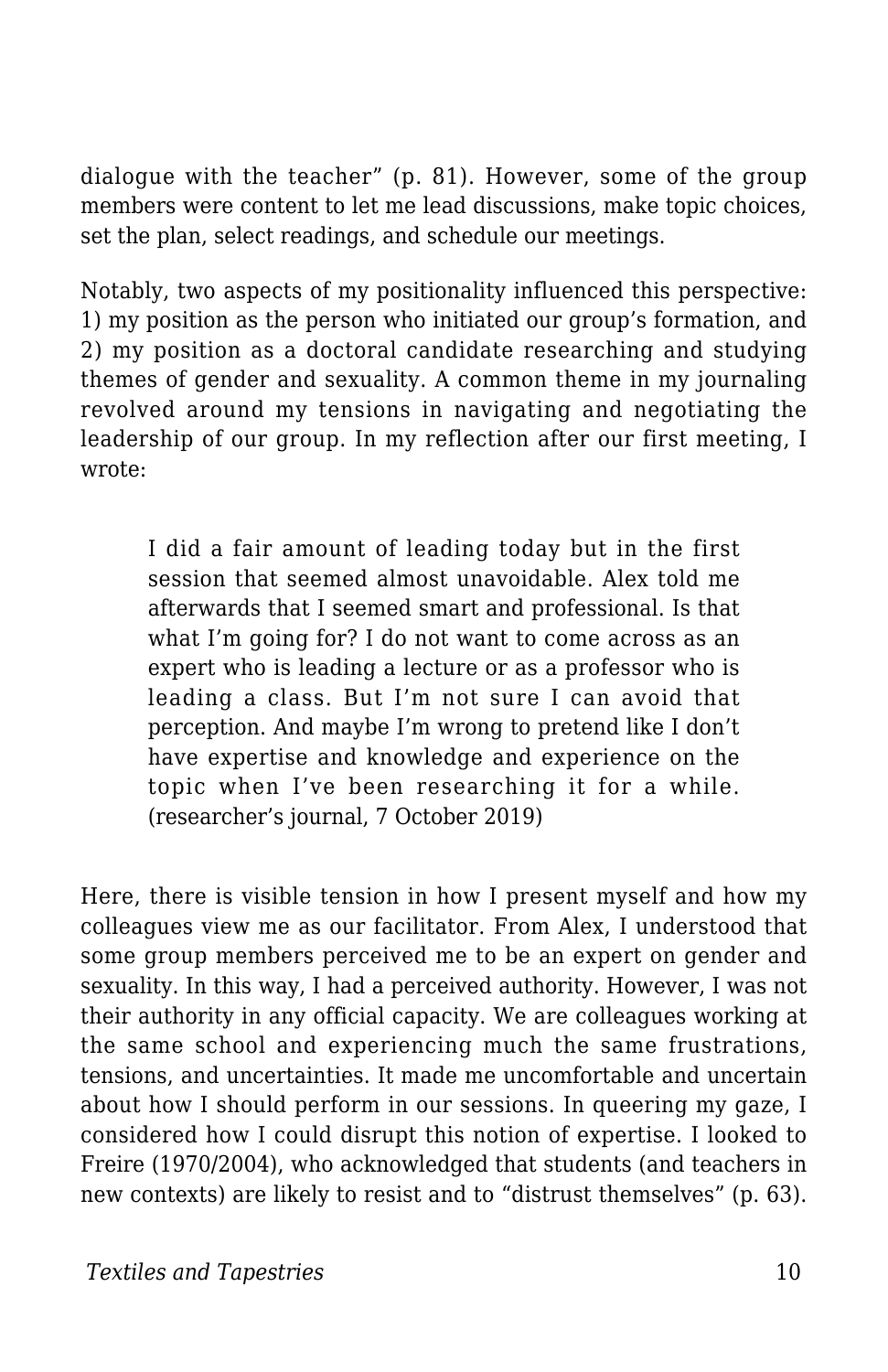With Freire's reminder, I worked to queer my frustrations that negotiating power was not as easy nor immediate as I expected. In turning back to Bohny et al. (2016), I realized that they too experienced this resistance, calling the process of negotiating "inherently uncomfortable" (p. 290) for some members more than others (Coia & Taylor, 2009; Taylor & Coia, 2006). I realized that negotiating the curriculum is not a one time process that happens at the beginning but an on-going process (Blackburn, 2010; Bohny et al., 2016). Cook (1992) argued, "I believe that the negotiation approach does embrace these constraints, by meeting them head on—not by pretending that they don't exist, but by admitting them and working around them once they're out in the open for all to see" (p. 19). So, I acknowledged my concerns, goals, and fears about sharing leadership with the group. Veronica said, "throw [the planning] back on us! Just like we do with our students" (post-meeting, 9 December 2019). In listening back to our audio-recorded sessions, I noted too that the topic of the day often sprouted more naturally from the teachers' stories of what they were experiencing and noticing as a result of paying attention to gender and sexuality.

#### *Finding Support in our Culture Circle*

While I struggled with the leadership and worried about not living up to the feminist and liberatory pedagogy to which I aspire, a supportive process of storytelling and reflecting developed as we continued to meet. After our first session, I encouraged members to reflect over the two weeks before our next meeting: "Observe your classroom / yourself. Try to pay attention to the way gender is discussed or dynamics that might be related to gender" (Google Classroom post, 7 October 2019). This "assignment" sparked several conversations over the next few meetings that did not require a leader or facilitator. I made a deliberate choice to minimize the amount of time I held the floor. As the culture circle developed trust, group members shared stories, often wondering if they had taken the correct course of action. We made space for each other to be vulnerable as we discussed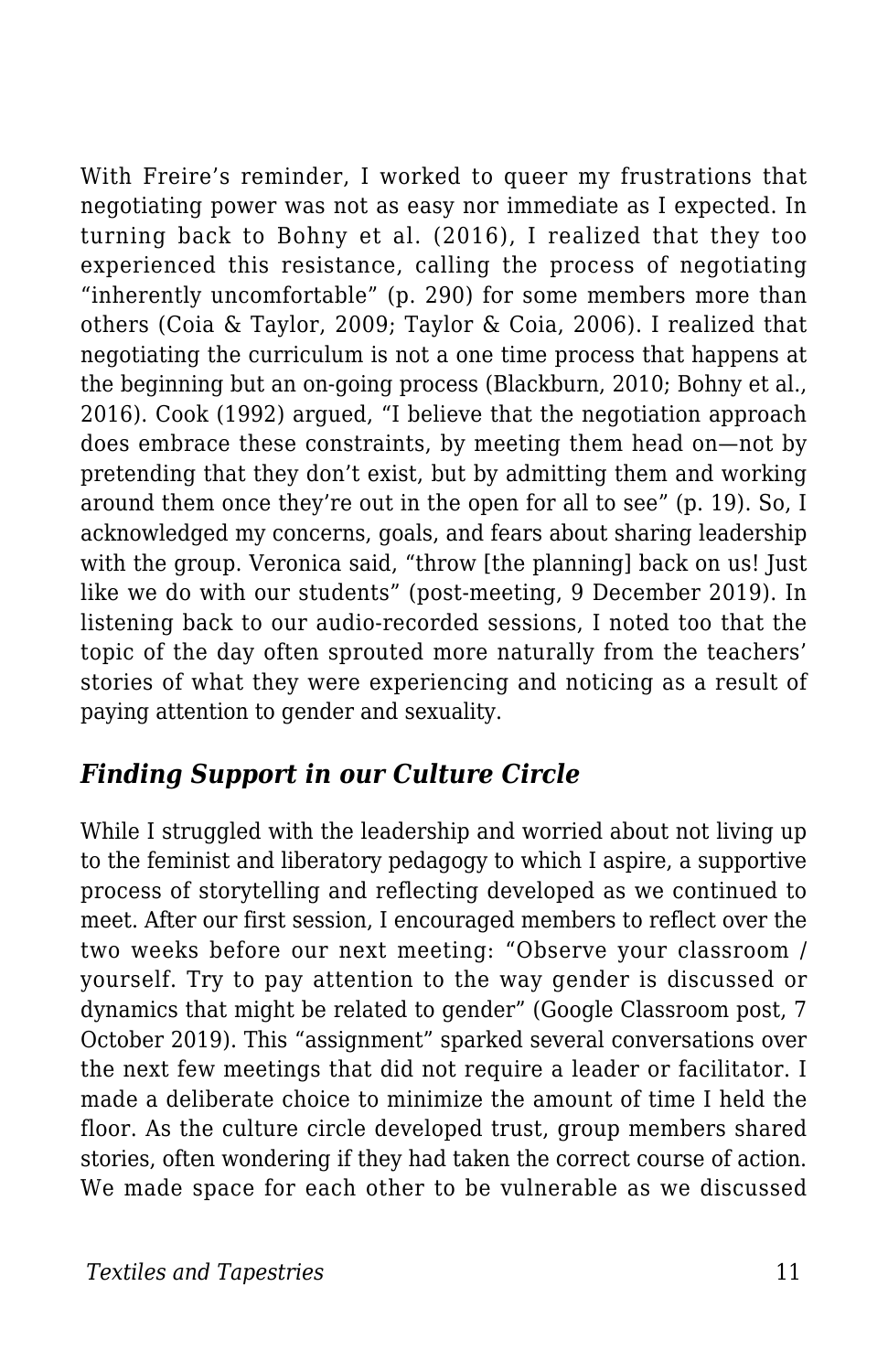whether or not the actions taken were appropriate and effective. At one meeting, Grace recounted a story about her seniors, two of whom had created inappropriate names while using a game-based learning platform which allows students to create anonymous handles. The names they chose were "Ray Pist" and "Fahg Gutz." Quickly, Grace shut the game down. Unable to identify the culprits, she apologized on their behalf to the class and stated flatly that rape jokes and homophobic slurs are never funny. Grace was visibly shaken by the experience. We talked through her response in the moment and her follow up conversation after the weekend. After the meeting, I reflected:

As issues have come up in our classrooms, we have been there to support one another . . . We talk about how we handled the situations and mostly just try to validate that a group member did well. I hope this is helping us build confidence in our responses to teachable moments and encourage the younger teachers to respond as well. (researcher's journal, 9 December 2019)

These kinds of misogynistic and homophobic incidents in classrooms are all too common, and they require teachers to act boldly at the moment rather than taking the easier path of nonconfrontation. Having a supportive community held us accountable to one another and allowed us to lean on one another. As my activism has grown, so has my need for supportive relationships and allies. The added risks are balanced by our support for one another. Taylor and Coia (2006) describe their own caring collaboration: "We found the ways in which we care for each other, listen to one another, provide a space for vulnerability and for risk-taking as a strength, not a criticism . . . It seems that for collaboration, as with good teaching, there has to be risk and trust. It is in essence, a caring collaboration" (p. 63). I see evidence of this in the partnership I built with another group member,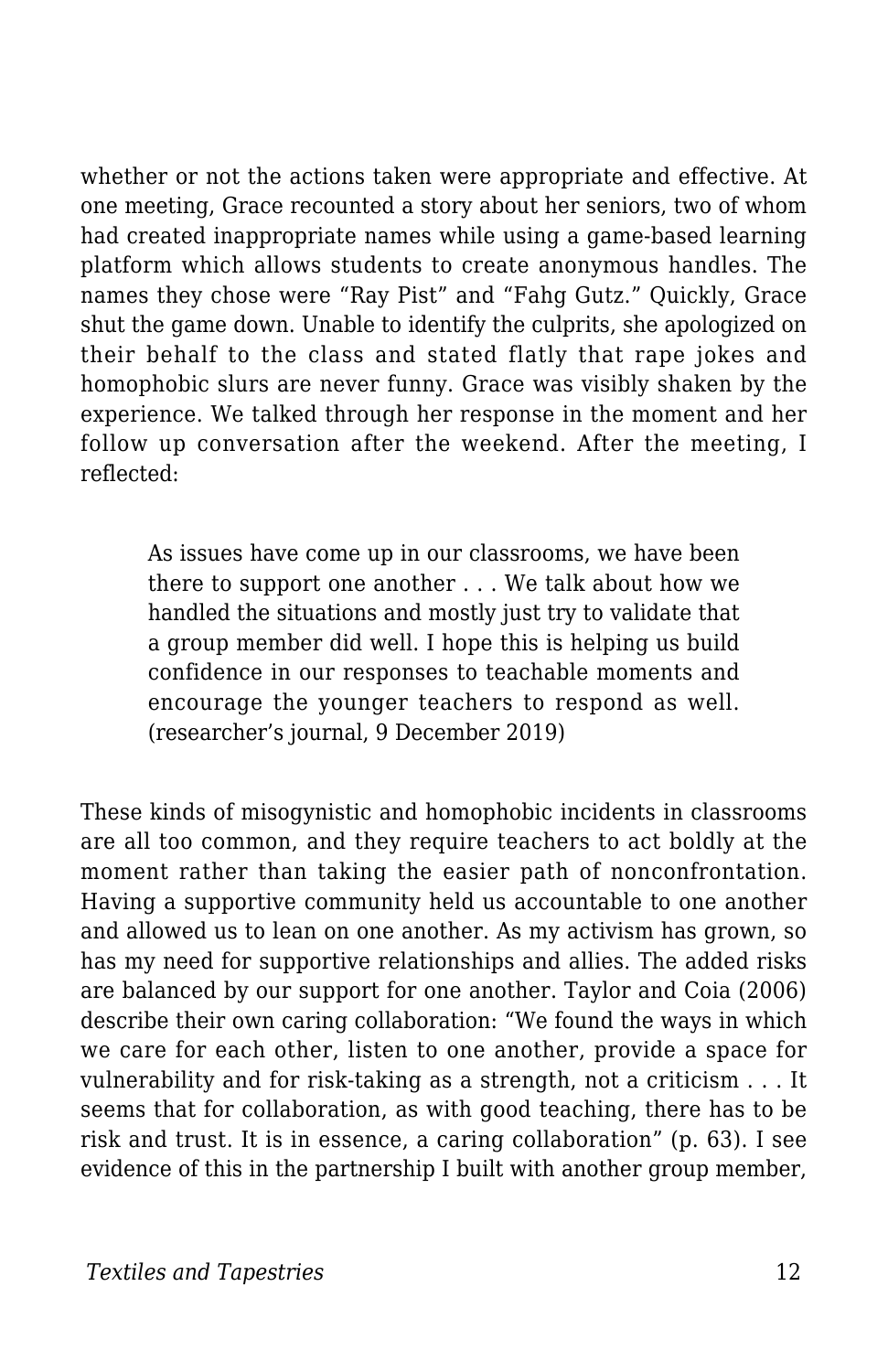Joan, as a result of our commitment to the culture circle. I reflected:

We co-wrote emails and discussed next steps and actions. Sometimes we did this as Joan worked through her prep periods to create the costumes for the upcoming school play. And with the marking period ending and both of us having piles of grading to do. Teachers juggle and juggle and juggle. Is it no wonder why more teachers do not press back on their administrations or on the system? It's exhausting and it feels impossible and it competes with all the other duties and responsibilities that come with teaching. (researcher's journal, 7 November 2019)

Attempting to turn our dialogue into action was exhausting, as activism often is. But our conversations refilled my depleted resources and reminded me of why I was committed to disrupting heteronormativity embedded in our school. Blackburn (2010) acknowledged, "frustration can be an obstacle to our work, to be sure," which is why she encouraged: "Love yourselves for being committed to the work. Support one another in the work" (p. 158).

## **Conclusion**

Freire (1970/2004) said, "Those who authentically commit themselves to the people must re-examine themselves constantly" (p. 60). Selfstudy and collaborative activism paired with queer theory helped me subvert normative forms of my praxis and leadership as I continually re-examine myself. This self-study examines the struggles and strengths I experienced facilitating a culture circle focused on gender and sexuality. Our culture circle engaged in questioning norms, disrupting boundaries, on-going reflecting, problem posing, and taking action. The process is messy, complex, non-linear—the kind of disruption queer theory, self-study, and Freirean culture circles seek to create. Done in different contexts, other collaborations may have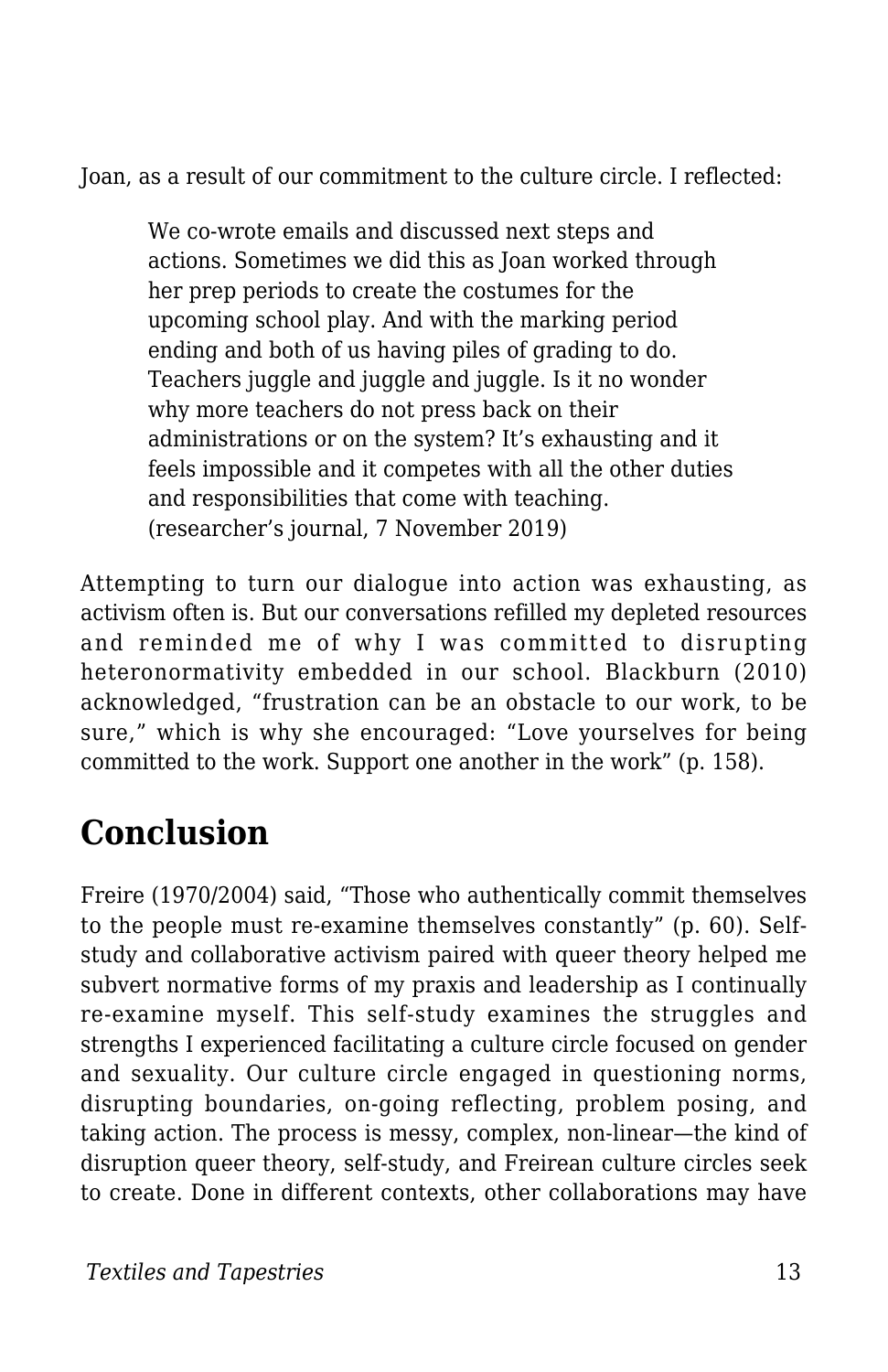very different experiences and outcomes (Blackburn, et al., 2010).

Queer theory and pedagogy, while gaining in popularity, remain under-researched in self-study of teaching and teacher education (Taylor & Coia, 2014; Taylor & Diamond, 2019; Martin & Kitchen, 2019). Important contributions have been made by teacher educators who identify as members of the LGBTQ+ community (Biddulph, 2005; Kitchen, 2014; Martin, 2014). But the responsibility to disrupt heteronormativity and homophobia does not rest solely on the shoulders of LGBTQ+ educators. Allies can use queer theory to disrupt their practices and the oppressive norms of their school communities.

1 All names and identifying traits of members of the culture circle have been changed to protect their identities.

### **References**

Alexie, S. & Forney, E. (2007). *The absolutely true diary of a part-time Indian.* Little, Brown.

Biddulph, M. (2005). The monochrome frame: Mural-making as a methodology understanding 'self.' In C. Mitchell, S. Weber, & K. O'Reilly-Scanlon (Eds.), *Just who do we think we are? Methodologies for autobiography and self-study in teaching* (pp. 49-57). RoutledgeFalmer.

Blackburn, M. V. (2010) Learning to b/se(e) an activist community: The importance of differences in working for change. In M. V. Blackburn, C. T. Clark, L. M. Kenney, & J. M. Smith (Eds.), *Acting out! Combating homophobia through teacher activism* (pp. 143-159)*.* Teachers College Press.

Blackburn, M. V., Clark, C. T., Kenney, L. M., & Smith, J. M. (Eds.). (2010). *Acting out! Combating homophobia through teacher activism.*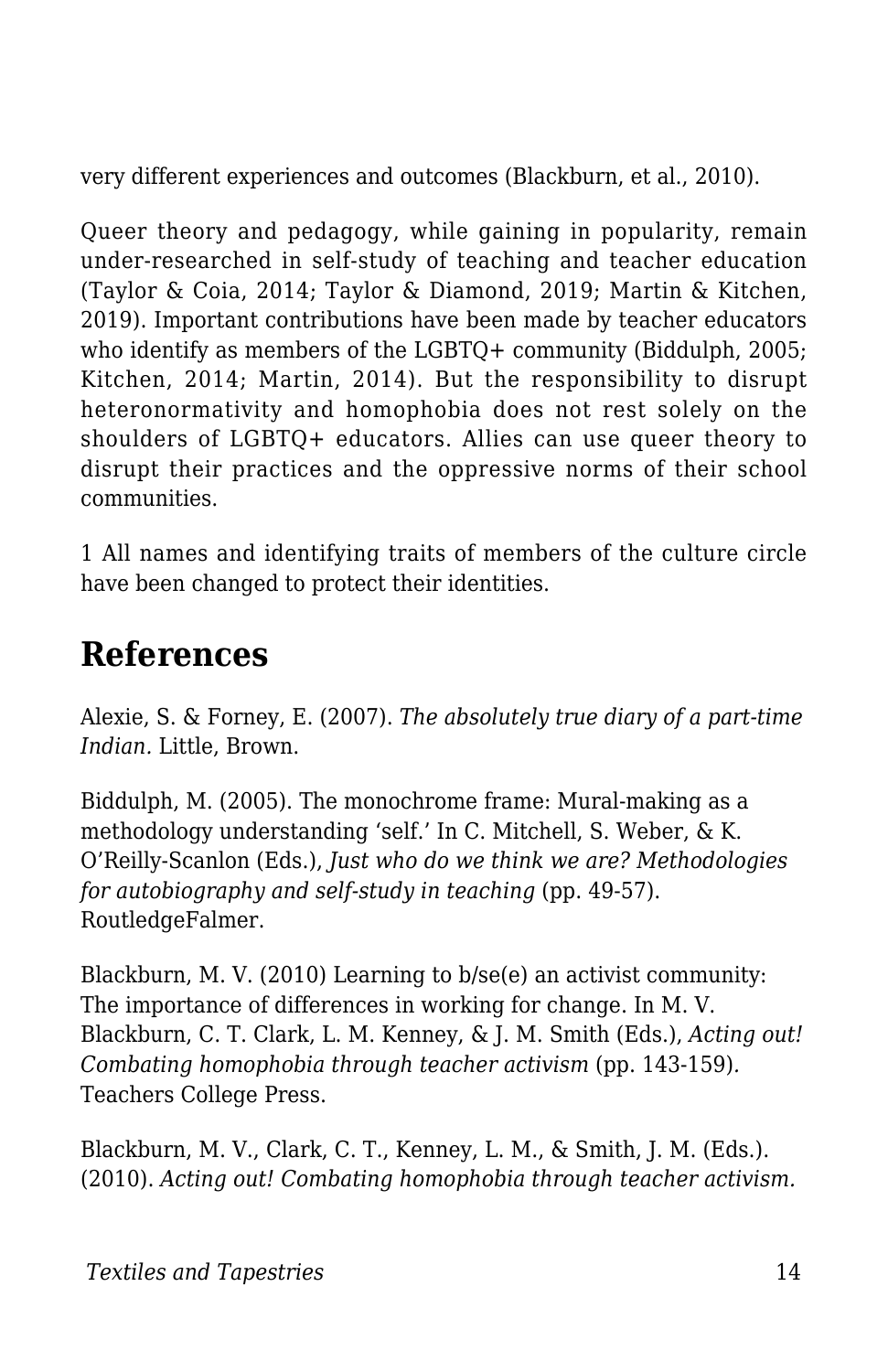Teachers College Press.

Bohny, B., Taylor, M., Clark, S. S., D'Elia, S., Lobato-Creekmur, G., Brown Tarnowski, S., & Wasserman, S. (2016). What happens in Vegas doesn't always stay in Vegas: Negotiating the curriculum leads to agency and change. *Studying Teacher Education, 12*(3), 284-301. [https://edtechbooks.org/-DHD](http://dx.doi.org/10.1080/17425964.2016.1237352)

Britzman, D. (1998). Is there a queer pedagogy? Or, stop reading straight. In W. F. Pinar (Ed.), *Curriculum: Toward New Identities* (211-227). Routledge.

Butler, J. (1990). *Gender trouble: Feminism and the subversion of identity.* Routledge.

Butler-Wall, A., Cosier, K., Harper, R., Sapp, J., Sokolower, J., & Tempel, M. B. (2016). The New Misogyny: What it means for teachers and classrooms. In A. Butler-Wall, K. Cosier, R. Harper, J. Sapp, J. Sokolower, & M. B. Tempel (Eds.), *Rethinking Sexism, Gender, and Sexuality* (pp. 17-21). A Rethinking Schools Publication.

Coia, L. & Taylor, M. (2009). Co/autoethnography: Exploring our teacher selves collaboratively. In D. Tidwell, M. Heston, & L. Fitzgerald (Eds.), *Research methods for the self-study of practice* (pp. 3-16). Springer Press.

Coia, L. & Taylor, M. (2013). Uncovering feminist pedagogy: A co/autoethnography. *Studying Teacher Education 9*(1), 3-17. https://doi.org/10.1080/17425964.2013.771394

Cochran-Smith, M. & Lytle, S. L. (2009). *Inquiry as stance: Practitioner research for the next generation*. Teachers College Press.

Cook, J. (1992). Negotiating the curriculum: Programming for learning. In G. Boomer, N. Lester, C. Onore, & J. Cook (Eds.) *Negotiating the curriculum: Educating for the 21st century (pp.*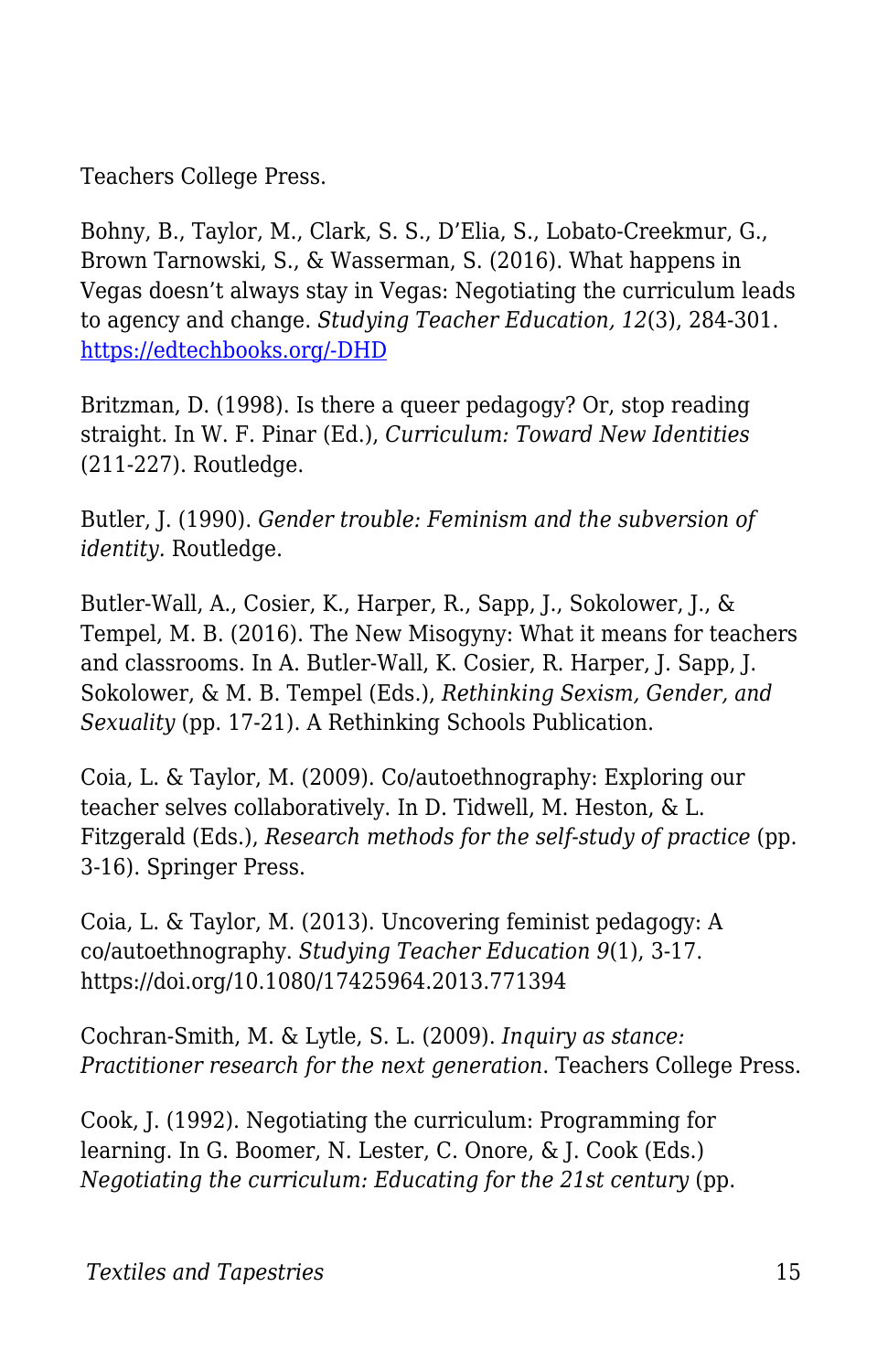#### 15-31).

Freidus, H. (2002). Through a murky mirror: Self-study of a program in reading and literacy. In C. Kosnik, A. Freese, & A. P. Samaras (Eds.), *Making a difference in teacher education through self-study.* Proceedings of the Fourth International Conference on Self-Study of Teacher Education Practices, Herstmonceux, East Sussex, England, 1(81-86). Toronto, Ontario: OISE, University of Toronto.

Freire, P. (2004). *Pedagogy of the Oppressed* (30th-anniversary ed.)*.* The Continuum International Publishing Group, Inc. (1970).

Freire, P. (1974). *Education for critical consciousness*. Bloomsbury.

Goldstein, T. Russell, V., & Daley, A. (2007). Safe, positive and queering moments in teaching education and schooling: A conceptual framework. *The Teacher Educator, 51*(3), 211-229. https://doi.org/10.1080/10476210701533035

hooks, b. (1994). *Teaching to transgress: Education as the practice of freedom*. Routledge.

Kavanagh, S. S. (2016). The promise of anonymity: An investigation of the practices of ELA teachers facilitating discourse about LGBTQ topics. *Teachers College Record, 118*, 1-36.

Kitchen, J. (2014). Inqueeries into self-study: Queering the gaze on teacher educator identity and practice. In M. Taylor & L. Coia (Eds.), *Gender, feminism, and queer theory in the self-study of teacher education practices* (pp. 127-141). Sense Publishers.

Kumashiro, K. K. (2001). "Posts" perspectives on anti-oppressive education in social studies, English, mathematics, and science classrooms. *Educational Researcher, 30*(3), 3-12. DOI [https://edtechbooks.org/-gmp](https://doi.org/10.3102/0013189X030003003)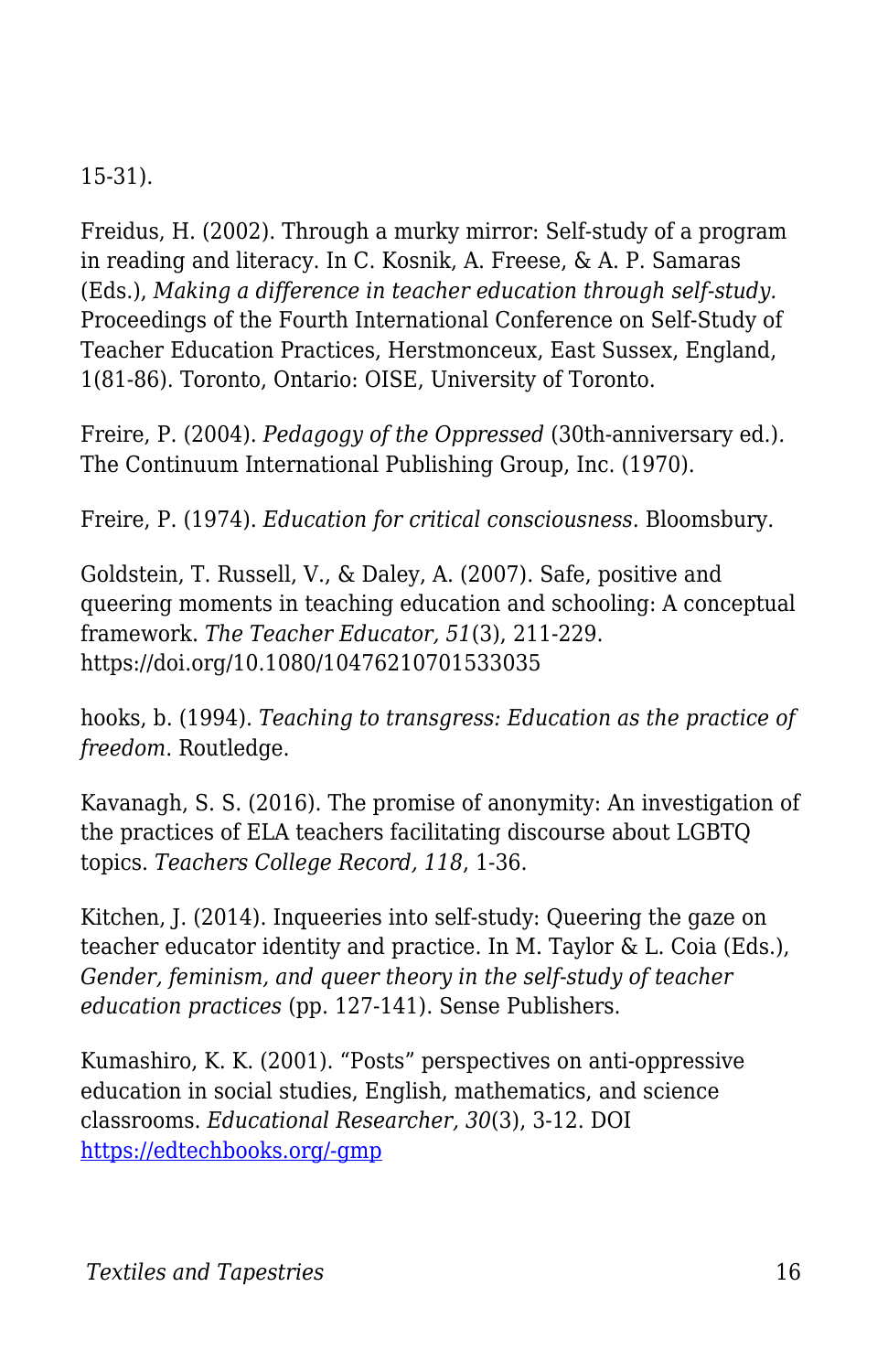Kumashiro, K. K. (2008). Queer ideals in education. *Journal of Homosexuality*, 45(2-4), 365-367. [https://edtechbooks.org/-WQFc](https://doi.org/10.1300/J082v45n02_23)

LaBoskey, V. K. (2007). The methodology of self-study and its theoretical underpinnings. In J. J. Loughran, M. L. Hamilton, V. K. LaBoskey, T. L. Russell (Eds.) *International handbook of self-study of teaching and teacher education practices* (pp. 817-869). Springer. [https://edtechbooks.org/-ssu](https://doi.org/10.1007/978-1-4020-6545-)

Lin, C. K. (2014). Queer(ing) literature in the secondary English classroom. *The ALAN Review*, 44-51. [https://edtechbooks.org/-MCK](https://doi.org/10.21061/alan.v42i1.a.5)

Loughran, J. J. (2007). A history and context of self-study of teaching and teacher education practices. In J. J. Loughran, M. L. Hamilton, V. K. LaBoskey, T. L. Russell (Eds.) *International handbook of self-study of teaching and teacher education practices* (pp. 7-39). Springer. [https://edtechbooks.org/-Cbut](https://doi.org/10.1007/978-1-4020-6545-3)

Loughran, J. & Northfield, J. (1998). A framework for the development of self-study practice. In M. L. Hamilton (Ed.). *Reconceptualizing teaching practice: Self-study in teacher education* (pp. 7-18). Falmer Press.

Luke, C. & Gore, J. (1992). Introduction. In C. Luke & J. Gore (Eds.), *Feminisms and critical pedagogy* (1-14)*.* Routledge.

Martin, A. (2014). From Adam and Eve to Dick and Jane: A literary nomadic inquiry on gender and sexuality in teaching and teacher education. In M. Taylor & L. Coia (Eds.), *Gender, feminism, and queer theory in the self-study of teacher education practices (*pp. 143-156). Sense Publishers.

Martin, A. D. & Kitchen, J. (2019). LGBTQ themes in self-study of teacher educators: A queer review of the literature. In J. Kitchen, A. Berry, H. Guðjónsdóttir, S. Bullock, M. Taylor, & A. Crowe (Eds.) *2nd*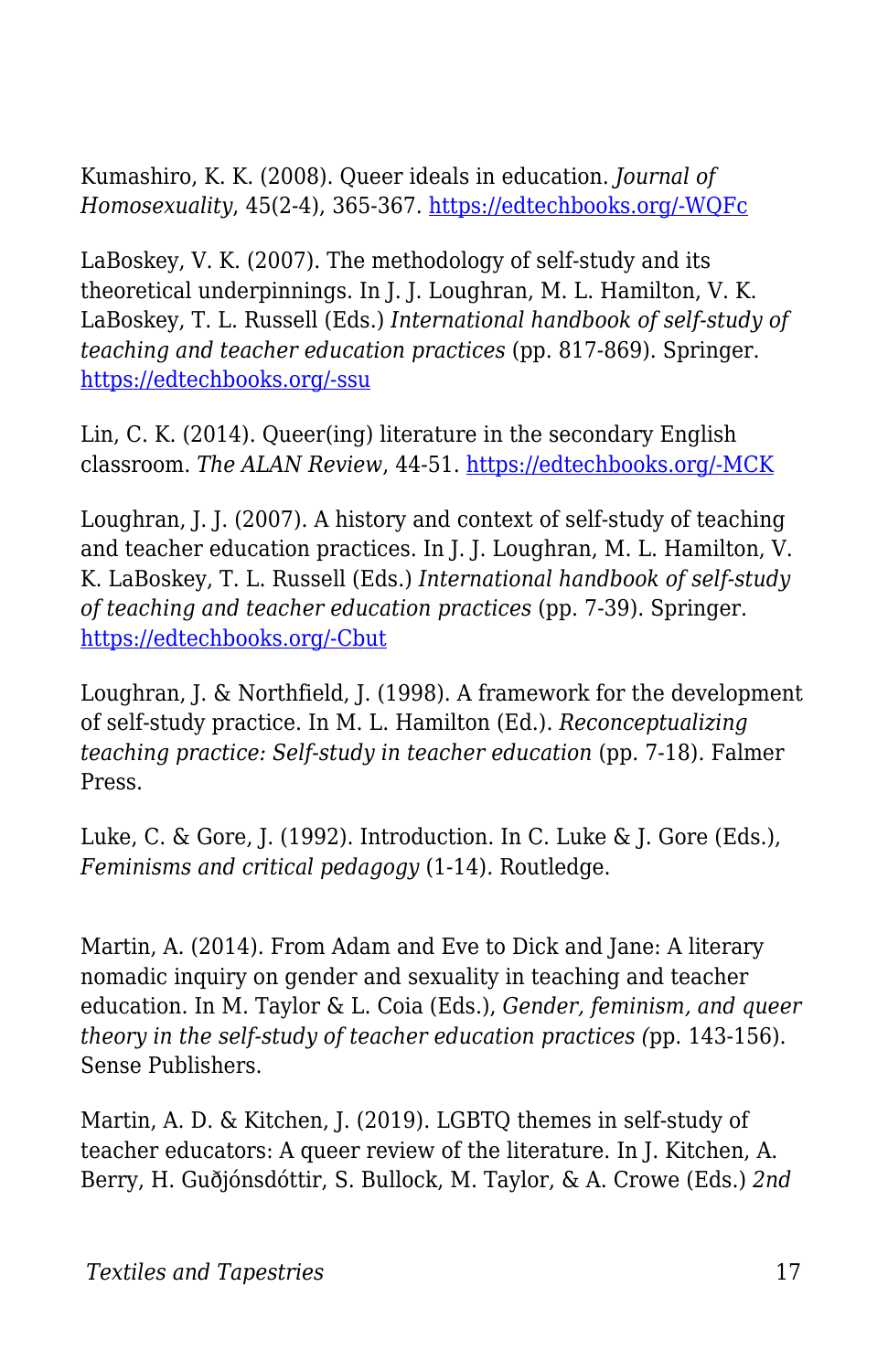*international handbook of self-study of teaching and teacher education* (pp. 1-22). Springer International Handbooks of Education. https://doi.org/10.1007/978-981-13-1710-1\_19-1

Merriam, S. B., & Tisdell, E. J. (2016). *Qualitative research: A guide to design and implementation*. Jossey-Bass.

Pennell, S. M. (2016). Queer cultural capital: Implications for education. *Race, Ethnicity, and Education, 19*(2), 324-338. https://doi.org/10.1080/13613324.2015.1013462

Ruffalo, D. V. (2007). Giving an account of queer. In N. M. Rodriguez & W. F. Pinar (Eds.) *Queering straight teachers: Discourse and identity ineducation* (pp. 255–274)*.* Peter Lang Publishing, Inc.

Shlasko, G. D. (2005). Queer (v.) pedagogy. *Equity & Excellence in Education, 38*(2), 123–134. https://doi.org/10.1080/10665680590935098

Souta-Manning, M. (2010). *Freire, teaching, and learning: Culture circles across contexts.* Peter Lang Publishing, Inc.

Taylor, M. & Coia, L. (2006). Revisiting feminist authority through a co/autoethnographic lens. In D. Tidwell & L. Fitzgerald (Eds.), *Selfstudy research and issues of diversity* (pp. 51-70). Sense Publishers.

Taylor, M. & Coia, L. (2014). Introduction. In M. Taylor & L. Coia (Eds.), *Gender, feminism, and queer theory in the self-study of teacher education practices* (pp. 1-10). Sense Publishers.

Taylor, M. & Diamond, M. (2019). The role of self-study and teaching and teacher education for social justice. In J. Kitchen, A. Berry, H. Guðjónsdóttir, S. Bullock, M. Taylor, & A. Crowe (Eds.) *2nd international handbook of self-study of teaching and teacher education* (pp. 1-22). (pp. 1-33). Springer Press.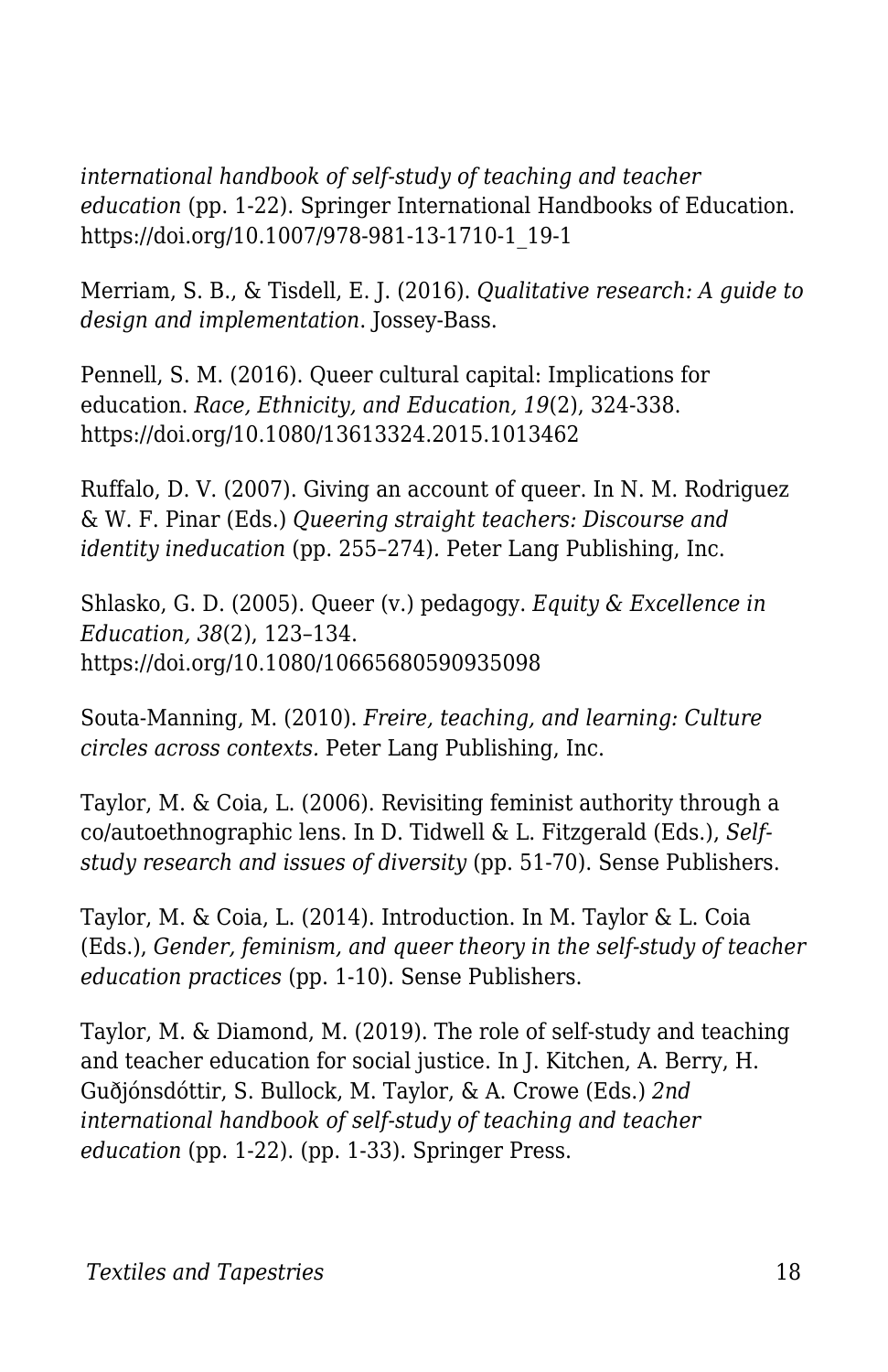Tidwell, D. & Fitzgerald, L. (2006). Introduction. In D. Tidwell & L. Fitzgerald (Eds.), Self-study research and issues of diversity (pp. 13-17). Sense Publishers.

Wilkes, G. (1998). Seams of paradoxes in teaching. In M. L. Hamilton (Ed.). *Reconceptualizing teaching practice: Self-study in teacher education* (pp. 198-207). Falmer: Press.

Zacko-Smith, J. D., & Smith, G. P. (2010). Recognizing and utilizing queer pedagogy. Multicultural Education, 2-9.



Lormand, K. (2020). Queering my Praxis: Facilitating a Freirean Culture Circle. In C. Edge, A. Cameron-Standerford, & B. Bergh (Eds.), *Textiles and Tapestries*. EdTech Books. Retrieved from https://edtechbooks.org/textiles\_tapestries\_self\_study/cha pter\_26